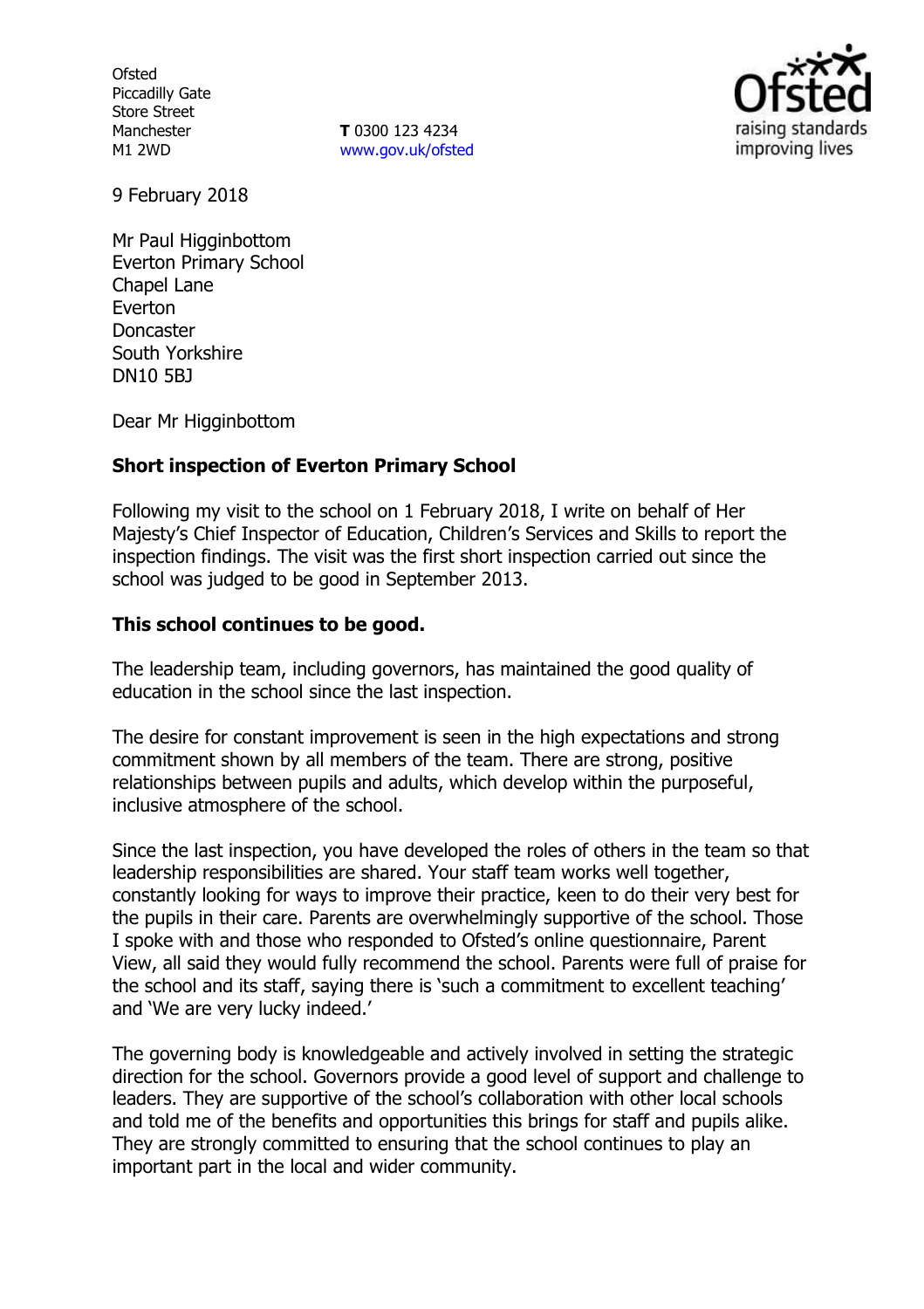

The previous inspection report recommended that subject leaders play a greater role in checking that the work planned in lessons 'makes pupils think hard' and helps them make good progress. All leaders are now fully involved in tracking the progress of pupils and ensuring that they get the support and challenge they need to achieve well. As a result, the improved standards noted at the previous inspection have been maintained.

# **Safeguarding is effective.**

The leadership team has ensured that all safeguarding arrangements are fit for purpose and are regularly monitored by you and members of the governing body. The school uses an online recording system which ensures that all documentation is consistent and information is easily accessible to those who need it.

Staff receive regular training to make sure they are up to date with the most recent guidance. There are also online training opportunities for both staff and governors. The curriculum includes opportunities for pupils to learn about how to keep themselves safe, for example in relation to internet safety.

Pupils enjoy coming to school and say it is a safe and friendly place. They say bullying is rare, but that they have confidence in teachers to resolve any problems. Parents say their children are well looked after and the school deals with any concerns they may have quickly and sensitively. Staff know pupils well and are vigilant in noticing any causes for concern, however minor. As a result, there are only a small number of recorded incidents.

Attendance is above average and there are few persistent absences.

### **Inspection findings**

- Over time, pupils make good progress from their individual starting points. Standards in the school have been consistent in recent years; most pupils achieve the standards expected for their age, and some exceed these standards by the time they leave key stage 2. As a result, they are well prepared for their next stage in education.
- You and the leadership team monitor closely the progress of all pupils. You meet regularly to discuss the findings from activities, such as checking pupils' books and reviewing teachers' assessments. If pupils are at risk of falling behind, or not achieving their personal target, you put in place appropriate support or intervention. Pupils value this personal approach and told me that it helps them to be confident in their learning and keeps them motivated to try hard.
- Leaders regularly discuss the quality of teaching in the school. There are trusting relationships between colleagues and they actively seek the opinions of others about their teaching strategies. This open and honest dialogue leads to a flexible and responsive approach to teaching, which directly benefits pupils. Teachers are skilled in questioning and encourage pupils to explain and justify their thinking, helping them to deepen their knowledge and understanding.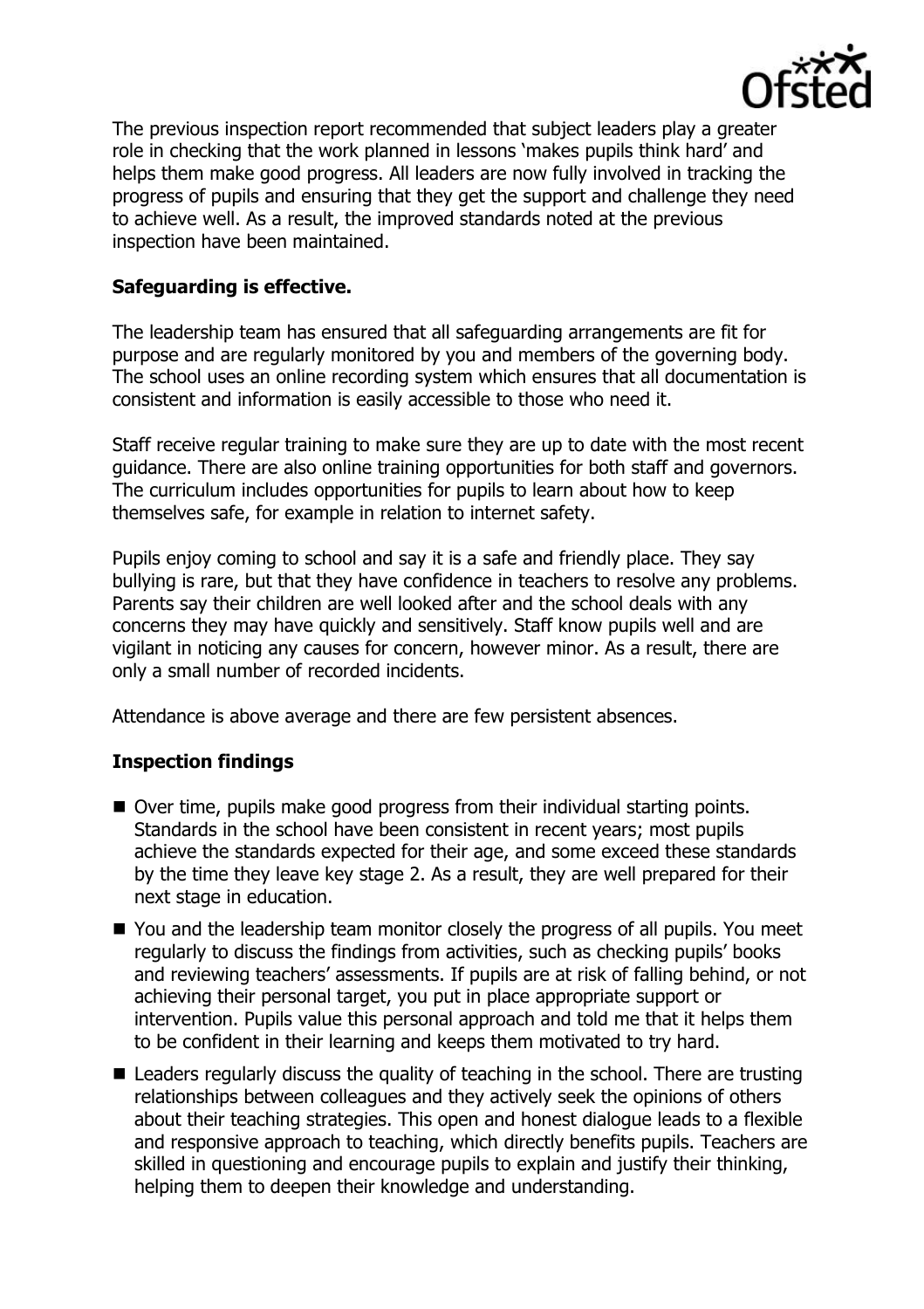

- **Pupils of different abilities are supported in a variety of ways, for example one** pupil told me that he enjoys the additional challenges provided in mathematics lessons that extend his learning. Teaching assistants provide effective support for pupils who need more time to secure their learning.
- **Pupils' books show pupils of all abilities make progress over time. The standard of** work in books is appropriate to the ages of pupils. Most-able pupils are working at standards beyond those expected for their age, while some pupils are making good progress from lower starting points. However, books are sometimes untidy and work is not set out neatly and this does not always reflect the enthusiasm pupils clearly have for their learning. Expectations for handwriting and presentation are not consistent throughout the school.
- Using information gained from monitoring pupils' progress, you and your leadership team have focused on developing pupils' key skills across the curriculum. These are fully in place for English and mathematics, but are not yet complete for other subjects. Pupils' learning is organised into cross-curricular topics, where pupils have the opportunity to practise their skills in different subjects. For example, pupils in Years 5 and 6 wrote a report about the body's circulatory system, combining their learning in literacy and science. The school informs parents of the range of skills pupils will be learning and using each term in English and mathematics so they can be involved in their children's learning. However, this information is not yet available on the school's website.

## **Next steps for the school**

Leaders and those responsible for governance should ensure that:

- leaders develop consistent expectations for pupils' handwriting and presentation throughout the school
- curriculum plans include key skills and content for all curriculum areas and this information is available on the website.

I am copying this letter to the chair of the governing body, the regional schools commissioner and the director of children's services for Nottinghamshire. This letter will be published on the Ofsted website.

Yours sincerely

Jane Salt **Ofsted Inspector**